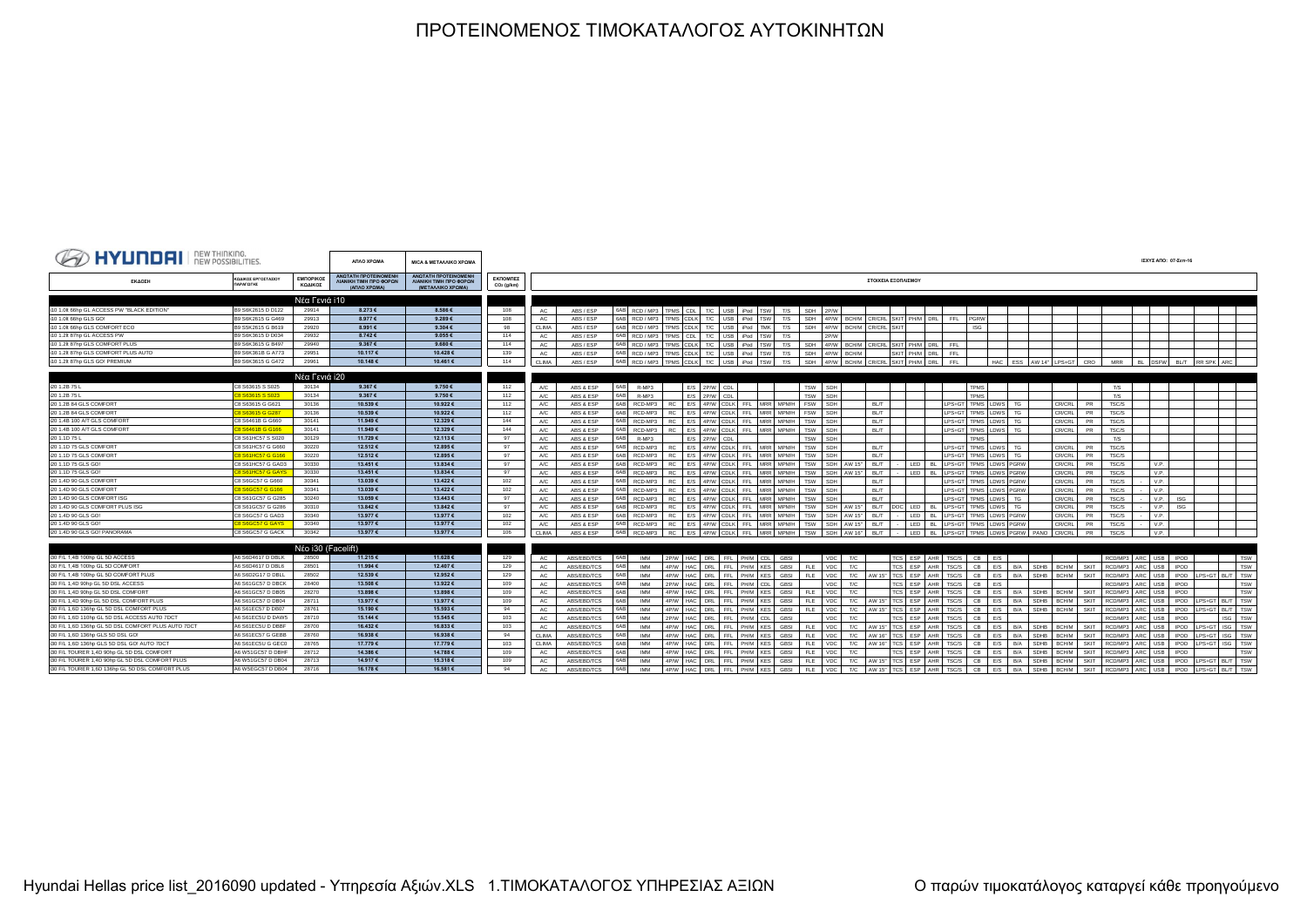| <b>MONTEAO</b> | ΤΥΠΟΣ        | <b>ONOMA</b>        | ΚΩΔΙΚΟΣ          | ΔΕΙΓΜΑ * | ΔΙΑΘΕΣΙΜΗ<br>ΣΕ ΕΚΔΟΣΕΙΣ GO!** | ΠΑΡΑΤΗΡΗΣΕΙΣ                                                     |
|----------------|--------------|---------------------|------------------|----------|--------------------------------|------------------------------------------------------------------|
|                | Απλά         | Polar White         | <b>PSW</b>       |          | NAI                            |                                                                  |
|                |              | Morning Blue        | X3U              |          | <b>OXI</b>                     |                                                                  |
|                | Μεταλλικά    | <b>Star Dust</b>    | V3G              |          | <b>NAI</b>                     |                                                                  |
| i10            |              | Aqua Sparkling      | W3U              |          | NAI                            |                                                                  |
|                |              | Sleek Silver        | <b>RYS</b>       |          | <b>NAI</b>                     |                                                                  |
|                | Μεταλ. Περλέ | Passion Red         | X <sub>2</sub> R |          | <b>NAI</b>                     |                                                                  |
|                |              | Phantom Black       | X5B              |          | NAI                            |                                                                  |
|                | Απλά         | Polar White         | <b>PSW</b>       |          | <b>NAI</b>                     |                                                                  |
|                |              | Morning Blue        | X3U              |          | <b>OXI</b>                     |                                                                  |
|                | Μεταλλικά    | Sleek Silver        | <b>RYS</b>       |          | <b>NAI</b>                     |                                                                  |
|                |              | Cashmere Brown      | X9N              |          | <b>OXI</b>                     |                                                                  |
| i20            |              | <b>Star Dust</b>    | V3G              |          | <b>NAI</b>                     |                                                                  |
|                |              | Aqua Sparkling      | W3U              |          | <b>NAI</b>                     |                                                                  |
|                | Μεταλ. Περλέ | Phantom Black       | X <sub>5</sub> B |          | NAI                            |                                                                  |
|                |              | Passion Red         | X <sub>2</sub> R |          | NAI                            |                                                                  |
|                | Απλά         | Polar White         | <b>PYW</b>       |          | <b>NAI</b>                     |                                                                  |
|                | Μεταλλικά    | Platinum Silver     | U3S              |          | <b>NAI</b>                     |                                                                  |
|                |              | Ara Blue            | R3U              |          | <b>NAI</b>                     |                                                                  |
| i30            | Μεταλ. Περλέ | <b>Thunder Grey</b> | WG3              |          | <b>OXI</b>                     | ΠΕΡΙΟΡΙΣΜΕΝΟΣ ΑΡΙΘΜΟΣ -<br>ΚΑΤΑΡΓΕΙΤΑΙ ΑΠΌ                       |
|                |              | <b>Ultimate Red</b> | WR3              |          | NAI                            | ΠΑΡΑΓΩΓΗ ΙΟΥΛΙΟΥ<br>ΠΕΡΙΟΡΙΣΜΕΝΟΣ ΑΡΙΘΜΟΣ -<br>ΚΑΤΑΡΓΕΙΤΑΙ ΑΠΌ   |
|                |              | Micron Grey         | Z3G              |          | NAI                            | ΠΑΡΑΓΩΓΗ ΙΟΥΛΙΟΥ                                                 |
|                |              | Ash Blue            | V3U              |          | <b>DXI</b>                     | ΤΕΡΙΟΡΙΣΜΕΝΟΣ ΑΡΙΘΜΟΣ -<br>KATAPFEITAI A <mark>NO</mark>         |
|                |              | Phantom Black       | PAE              |          | <b>NAI</b>                     | ΠΑΡΑΓΩΓΗ ΙΟΥΛΙΟΥ                                                 |
|                |              | Ruby Wine           | S3W              |          | <b>OXI</b>                     |                                                                  |
|                | Απλά         | Polar White         | <b>PYW</b>       |          |                                |                                                                  |
|                | Μεταλλικά    | Platinum Silver     | U3S              |          |                                |                                                                  |
|                |              | Ara Blue            | R3U              |          |                                |                                                                  |
|                |              | White Sand          | Y3Y              |          |                                |                                                                  |
| <b>Tucson</b>  | Μεταλ. Περλέ | Moon Rock           | XN3              |          |                                |                                                                  |
|                |              | Ruby Wine           | S3W              |          |                                |                                                                  |
|                |              | Micron Grey         | Z3G              |          |                                |                                                                  |
|                |              | Phantom Black       | PAE              |          |                                |                                                                  |
|                |              | Thunder Grey        | WG3              |          |                                | ΠΕΡΙΟΡΙΣΜΕΝΟΣ ΑΡΙΘΜΟΣ -<br>ΚΑΤΑΡΓΕΙΤΑΙ ΑΠΌ<br>ΠΑΡΑΓΩΓΗ ΑΥΓΟΥΣΤΟΥ |

\* ΟΙ ΠΑΡΑΠΑΝΩ ΧΡΩΜΑΤΙΚΕΣ ΑΠΟΧΡΩΣΕΙΣ ΕΊΝΑΙ ΜΟΝΟ ΕΝΔΕΙΚΤΙΚΕΣ

\*\* ΟΙ ΕΚΔΟΣΕΙΣ GO! ΑΠΟΚΛΕΙΣΤΙΚΑ ΜΕ ΜΑΥΡΟ ΕΣΩΤΕΡΙΚΟ

Hyundai Hellas price list\_2016090 updated - Υπηρεσία Αξιών.XLS 2. ΕΞΩΤΕΡΙΚΑ ΧΡΩΜΑΤΑ

## **ΧΡΩΜΑΤΙΚΟΣ ΠΙΝΑΚΑΣ HYUNDAI - Ενημέρωση: Ιούνιος 2016**